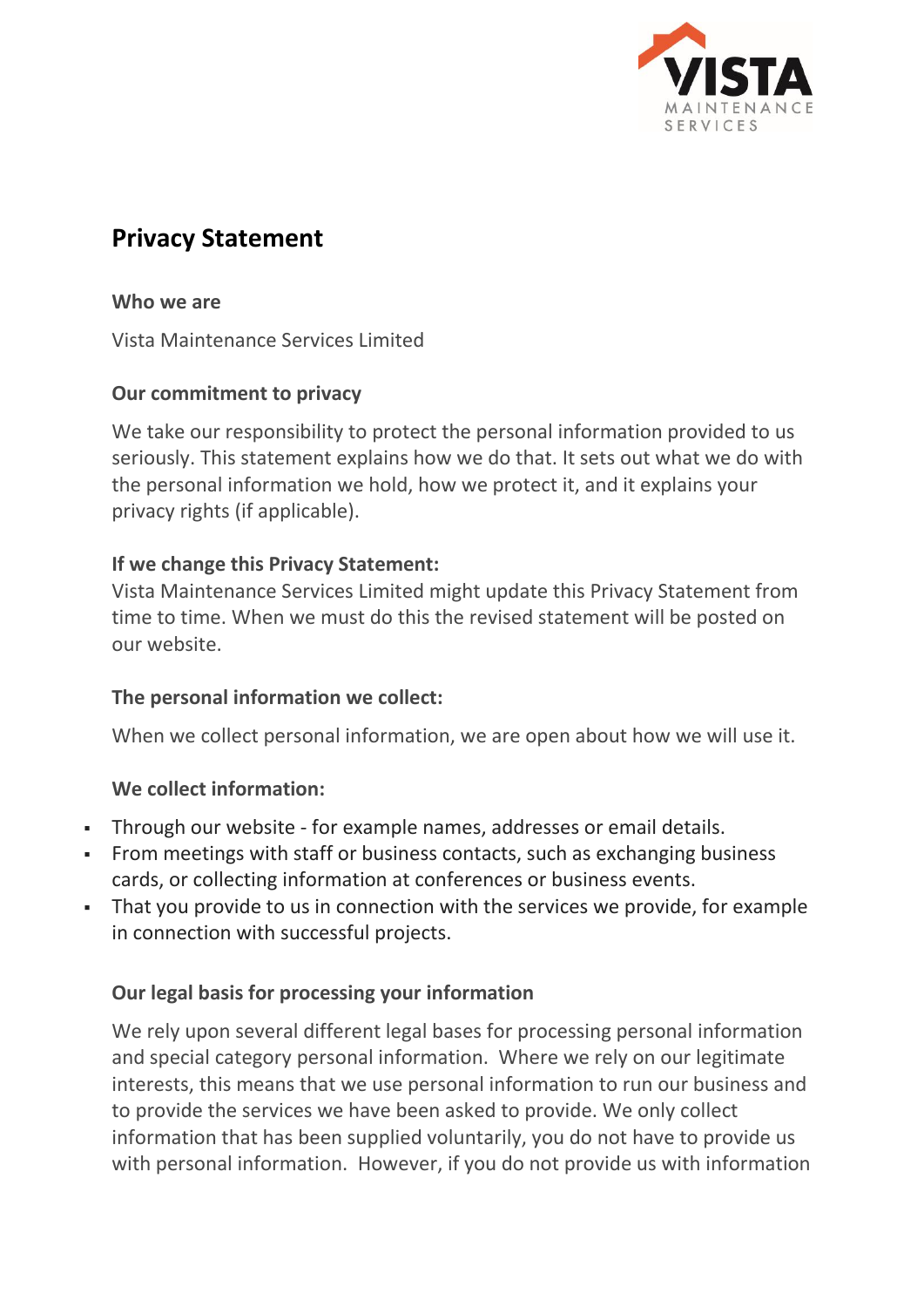

we need by law or require to do work, we may not be able to offer certain products and services.

## **How we use your information**

- We use your personal information in compliance with all the relevant laws and may use it in one or more of the following ways:
- We may use the personal information natural persons you have supplied us with to carry out work on your behalf.
- We may use the contact information you supply to respond to your requests.
- We may use identification verification documents to meet with regulatory and legal requirements to verify who you are as a condition of providing Vista services and products.
- We may use personal financial information to assess your eligibility for Vista Maintenances products and services.
- Where you give us consent, we use personal information to provide you with marketing and advertising about Vista Maintenance's services, you can opt out of this at any time from our marketing

department [info@vistamaintenance.co.uk](mailto:info@vistamaintenance.co.uk) and simply sending the word STOP..

- Personal information is used to make your online experience as smooth as possible – for example by setting cookies and tailoring what you see on the website.
- Personal information may be used to safeguard the security of our premises and those we maintain for third parties – for example through the use of CCTV.

# **Whom we share personal information with**

We may share your personal information with:

- Vista Maintenance Services Limited employees who require it to perform their jobs.
- Organizations that support the products or services we provide to you.
- Anyone you give us permission to share it with.
- Official bodies to detect and prevent criminal activity e.g. money laundering, theft, fraud, terrorism, cybercrime.

We will never sell your personal information and we take steps to keep your details safe and secure.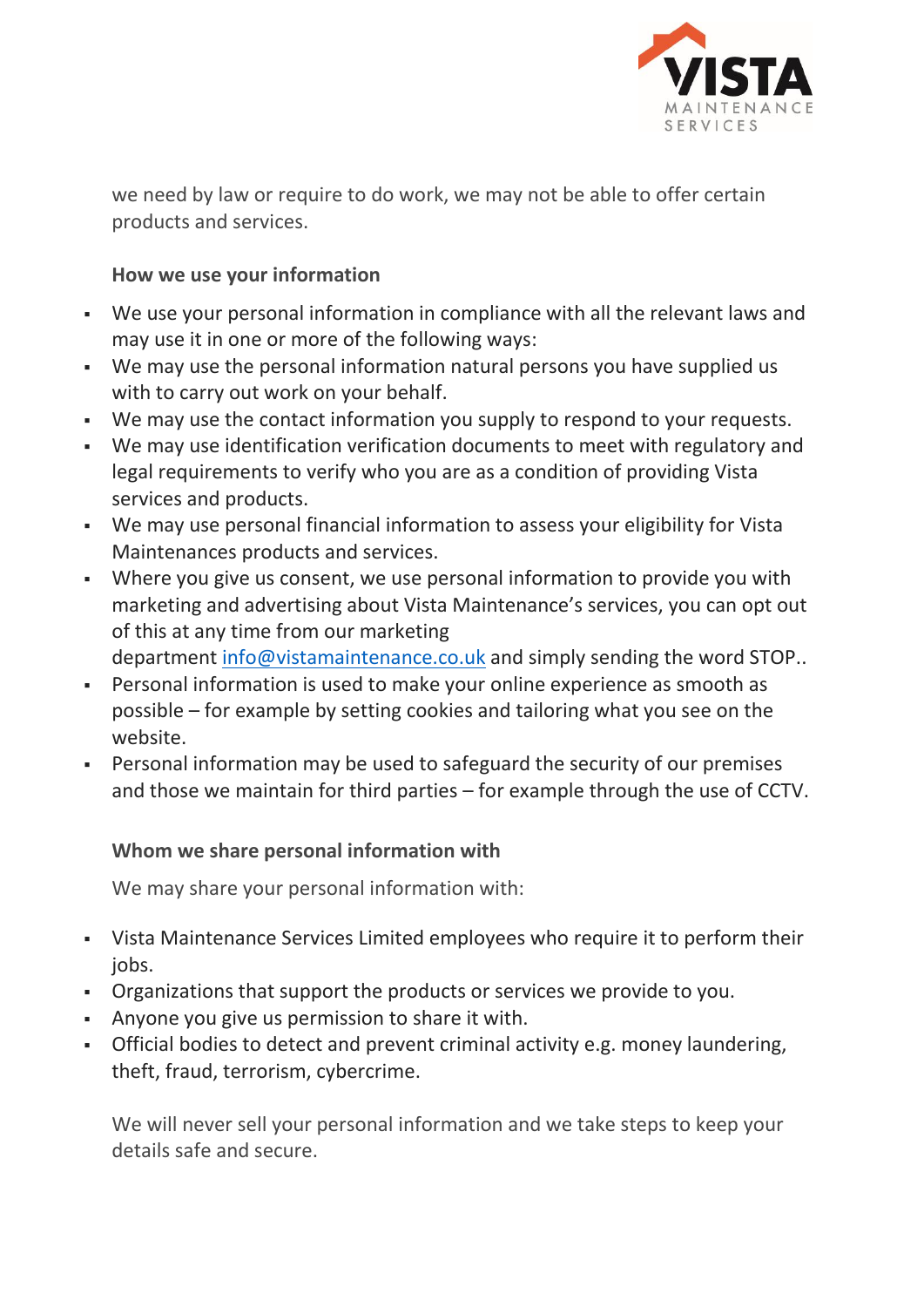

#### **Stopping us contacting you**

If you have provided us with consent to supply you with marketing and information, you can withdraw your consent at any time by email to [info@vistamaintenance.co.uk](mailto:info@vistamaintenance.co.uk)

#### **Where we keep and process your information**

We might transfer and store the information we collect from you outside the European Economic Area (EEA). It may be processed by staff or our suppliers outside the EEA. When we do this we aim to make sure the information is secure and properly protected.

## **Keeping your information safe**

We commit to maintaining the deployment of appropriate security to protect personal information wherever it is located, and whether it is in electronic or manual form. To do this we may use a variety of mechanisms depending on where the information is stored and the relationship between Vista Maintenance Services Limited and any recipient organizations.

# **Your Rights**

Where applicable you may have the following rights over your personal information:

#### **Request a copy of the information we hold**

You can access the personal information we hold about you. To do so please contact us by email at [info@vistamaintenance.co.uk](mailto:info@vistamaintenance.co.uk) There is no charge for us providing this information to you. You can also ask for information that you have provided to us in a machine-readable format, so you can transfer it to another organization if you want to.

#### **Ask us to not use your information**

If for any reason you do not want us to hold or use your information, please contact us by email at [info@vistamaintenance.co.uk](mailto:info@vistamaintenance.co.uk) We may need to keep some of your information for legal and business reasons, for example to comply with a regulatory requirement.